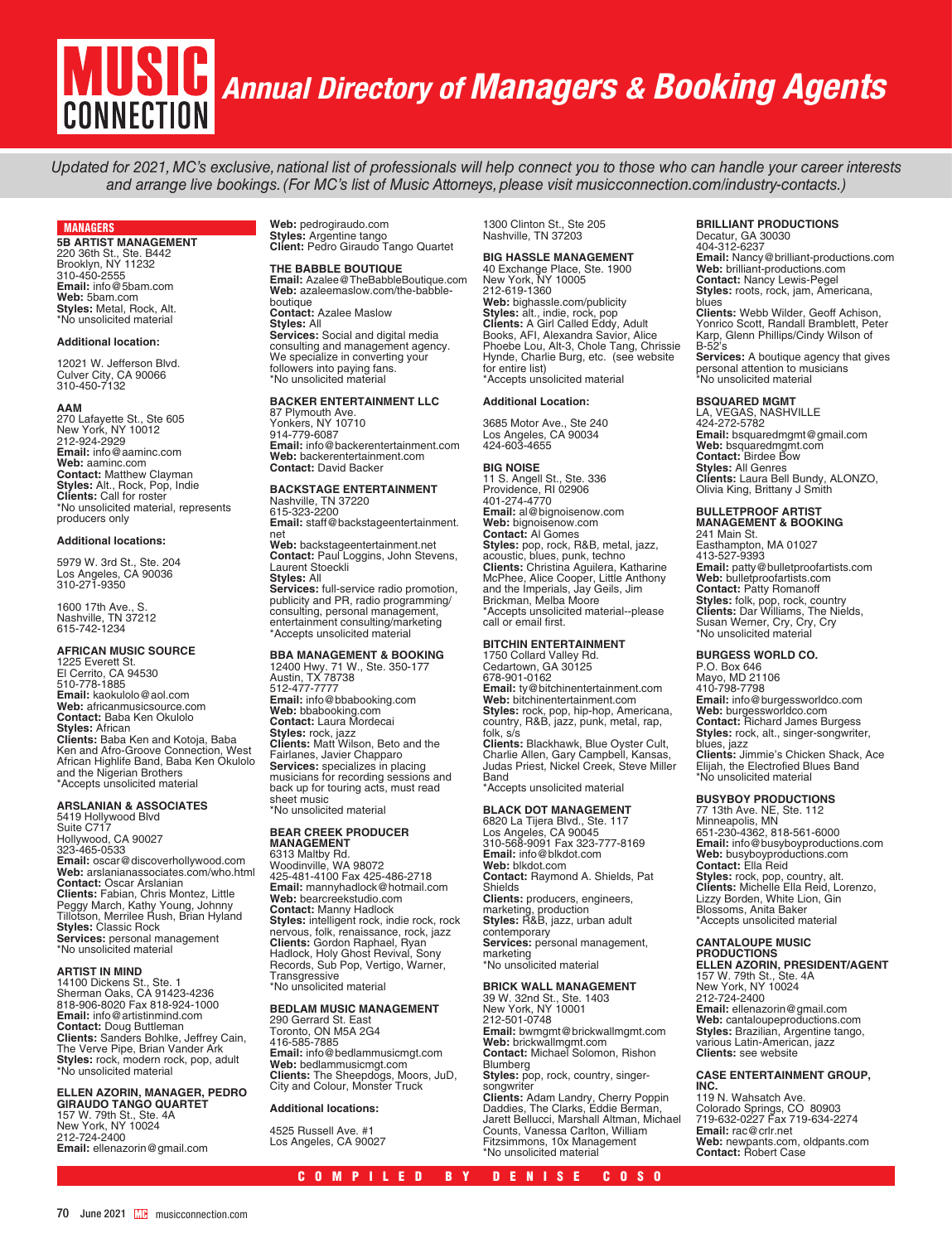# *Download at musicconnection.com/industry-contacts*

**Clients:** Silence, Lisa Bigwood, C. Lee<br>Clarke, Kathy Watson, Todd Harris,<br>Sherwen Greenwood, Chad Steele, James Becker, Stephanie Aramburo, Rocky Shaw, John Ellis **Styles:** pop, rock, country **Services:** personal management, record promotion \*No unsolicited material

### **CELEBRITY ENTERPRISES**

Tijeras, New Mexico 800-700-3898, 505-286-8209 **Email:** sales@ent123.com **Web:** ent123.com **Styles:** Variety **Clients:** the Pink Flamingos, the 3 Painters, Art Explosion, ARTRAGEOUS! \*No unsolicited material

# **CHANEY GIG AFFAIRS (CGA**

**MANAGEMENT)** Buena Park, CA 90620 714-610-9046 **Email:** 4cgaevents@gmail.com **Web:** chaneygigaffairs.com **Style:** R&B Soul, Jazz, Tribute Artist, Poets

**Services:** Gig, Artist, and Event<br>Management. As well as, Project (Event manager, Websites and EPKs), Task and Business Management.

# **CHAPMAN MANAGEMENT**

14011 Ventura Blvd., #405 Sherman Oaks, CA 91423 818-788-9577 Fax 818-788-9525 **Email:** steve@chapmanmanagement. com

**Web:** chapmanmanagement.com **Styles:** contemporary smooth jazz **Clients:** Rick Braun, Richard Elliot, David Benoit, Jeff Golub, Euge Groove, Jeff Lorber, Al Stewart, Peter White, Lindsey Webster, Jane Monheit, Eric Marienthal, Vincent Ingala, Keiko Matsui, Sara Gazarek \*no unsolicited material

# **CLC ARTISTS MANAGEMENT**

Burbank, CA **Email:** clclifecoach@gmail.com **Styles:** Personal management, artists branding, personal consultation, music production \*Accepts unsolicited material

### **COAST TO COAST MUSIC/MUSICBIZ MENTORS**

Artist Development, Music Biz Education & Touring Encino, CA 818-376-1380 (please email us first) **Email:** ccmusicbooking@gmail.com **Web:** MusicBizMentors.com **Clients:** Harold Payne, Gravity 180, Anna Beatriz, Darious Lux **Styles:** All **Services:** Management, Promotions and Booking expert \*Email for permission to send your materials

# **COLLIN ARTISTS**

Pasadena, CA, CA 91104 323-556-1046 **Email:** collinartists@gmail.com **Web:** collinartists.com **Contact:** Barbara Collin, Robert Sax, Goh Kurosawa **Clients:** see website for roster **Styles:** jazz, blues, world, Latin, R&B, doo wop/classics and beyond **Services:** Management, promotion, consulting, booking, workshops \*No unsolicited material

# **COLUMBIA ARTIST MANAGEMENT,**

**LLC** 5 Columbus Cir. 1790 Broadway New York, NY 10019 212-841-9500 **Email:** info@columbia-artists.com **Web:** cami.com **Contact:** Tim Fox **Styles:** instrumental, classical, jazz, world, celtic, vocalists **Services:** one of the world's largest classical music management firms \*Accepts unsolicited material

# **COUNTDOWN ENTERTAINMENT**

110 W. 26th St., 3rd Fl. New York, NY 10001 212-645-3068 **Email:** brenda@ countdownentertainment.com **Web:** countdownentertainment.com, facebook.com/CountdownEntertainment **Styles:** urban, hip-hop, pop, rock, country, alt., dance, club, DJ \*Accepts unsolicited material, see site for submission details

# **CRUSH MANAGEMENT**

60 11th St., 7th Fl. New York, NY 10003 212-334-4446 **Email:** info@crushmusic.com **Web:** crushmusic.com **Styles:** rock, pop, indie, hip-hop, s/s, punk **Clients:** See website for roster

\*No unsolicited material

# **DAWN ELDER MANAGEMENT**

303 Loma Alta Dr., Ste. 31 Santa Barbara, CA 93109 (global) 805-963-2415, 805-637-1178 **Email:** deworldmusic@aol.com **Web:** demgmt.com **Contact:** Dawn Elder **Styles:** world, rock, pop, jazz, roots, traditional, classical, international, Central-South Asian underground, Middle Eastern, North African, Mediterranean **Clients:** Souad Massi, Mayssa Karraa, Simon Shaheen and Arab Orchestra, Simon Shaheen and Near Eastern Ensemble, Simon Shaheen and Qantara, Bassam Saba, Kadim Al Sahir, Cheb, Sabbah and 1002 Nights and many more. **Services:** specializing in Middle Eastern, Central and South Asian, North African, West African and Mediterranean \*No unsolicited material

# **DCA PRODUCTIONS**

675A 9th Ave., #252 New York, NY 10036 800-659-2063, 212-245-2063 **Email:** info@dcaproductions.com **Web:** dcaproductions.com **Contact:** Daniel C. Abrahamsen **Styles:** pop, folk, rock<br>**Clients:** Andjam Band, Backbeat<br>A Tribute, Alison Fraser, Fiesta,<br>Rockspolsion, Lisa Bouchelle, Vladimir & Nadia Zaitsev, Acrobats of **Cirquetacular Services:** variety performers, comedians, musical performers, theater productions and producing live events \*Accepts unsolicited material

# **DEEP SOUTH ENTERTAINMENT** P.O. Box 17737

Raleigh, NC 27619 919-844-1515 , 615-953-4800 **Email:** hello@deepsouthentertainment. com **Web:** deepsouthentertainment.com **Styles:** pop, rock, alt., country, AC, Christian **Clients:** Marcy Playground, Vienna Teng, Tres Chicas, Parmalee, I Was Totally Destroying It, Michael Sweet, LanCo, Katie Garfield \*Accepts unsolicited material. \*\*Please NO CALLS

# **DIRECT MANAGEMENT GROUP**  8332 Melrose Ave., Top Fl. Los Angeles, CA 90069 310-854-3535

**Email:** info@directmanagement.com **Web:** directmanagement.com **Clients:** K.D. Lang, Katy Perry, Au/Ra, Steve Perry **Styles:** All **Services:** Personal management \*No unsolicited material

# **EMCEE ARTIST MANAGEMENT**

Phone: 212-925-6458 **Web:** emceeartist.com **Styles:** Singer/songwriter, Americana, Jazz **Clients:** Natalie Merchant, Medeski Martin & Wood, The Wood Brothers, Nels Cline, John Medeski, Oliver Wood, Jenny Scheinman \*No solicited material

# **ENTERTAINMENT SERVICES INT'L**

3848 E. Hawthorne Hill Lane Springfield, MO 65809 303-727-1111, 612-810-9000 **Email:** randy@esientertainment.com **Web:** esientertainment.com **Contact:** Randy Erwin **Styles:** Rock, Classic Rock **Clients**: Joey Molland's Badfinger,<br>Larry Raspberry & The Highsteppers,<br>Brewer and Shipley, Carl Dixon, the Guess Who, Humble Pie, Iron Butterfly, Mitch Ryder and the Detroit Wheels, the Ozark Mountain Daredevils, Powder Mill, Rare Earth, the Creek Rocks

# **ERIC NORWITZ ARTIST**

**MANAGEMENT**<br>3333 W. 2nd St., Ste. 52-214<br>Los Angeles, CA 90004-6118 213-389-3477 **Email:** enorwitz@pacbell.net **Contact:** Eric Norwitz **Styles:** alt., dance, pop, R&B, rock<br>**Services:** management & legal<br>\*Accepts unsolicited material

# **FIRE TOWER ENTERTAINMENT**

Located in Culver City, CA **Web:** firetowerent.com **Email:** artists@firetowerent.com **Contact:** Evan Griffith/Ruth Nichols **Styles:** Pop, Indie, Singer Songwriter **Clients:** Kiran + Nivi**,** Wesley Stromberg, Michael Blum, Sophie Ann... full roster on website **Services:** Artist Management, A&R consulting, Music Production \*Accepts unsolicited material

## **FIRST ACCESS ENTERTAINMENT**

6725 Sunset Blvd. Ste. 420 Los Angeles, CA 90028 323 454 1162 **Email:** LA@firstaccessent.com, Newyork@firstaccessent.com, london@firstaccessent.com **Web:** firstaccessent.com **Published:** see web **How to Submit:** no unsolicited material

# **FIRST ARTISTS MANAGEMENT**

4764 Park Granada, Ste. 110 Calabasas, CA 91302 818-377-7750 **Email:** info@firstartistsmgmt.com **Web:** firstartistsmanagement.com/ **Styles:** film, singer-songwriter **Clients:** film composers, music supervisors, music editors \*No unsolicited material

**FRESH FLAVA ENTERTAINMENT** 2705 12th St. N.E. Washington, DC 20018 202-832-7979 **Email:** freshflava1@aol.com, freshflava17@gmail.com Web: freshflava.com<br>**Contact:** Emanuel Maurice 'Moe' Yeoman<br>**Styles:** hip-hop, R&B, jazz, gospel, rock<br>**Clients:** Elliot Lavine, Tabbo, DJ Sir<br>Jamm, Stedman Graham, Nathaniel "Nate" Peavy, Stephanie Jordan, Ski Johnson, NexXzit, TABBO, WHOP-N-EM's and KayWOLF \*Accepts unsolicited material

# **GARVAN MEDIA MANAGEMENT & MARKETING** P.O. Box 737

Sandpoint, ID 83864 208-265-1718 **Email:** steve@garvanmanagement.com **Web:** mmf-us.com **Contact:** Stephen Bond Garvan<br>(formerly of NYC, Colorado, New<br>England, MMF-US Board, Founding<br>Council AMA, IMMF Global Director<br>of Folk/Roots/Americana, FAR-West Board/ BOTW Head, former Swallow Hill Board Chair) Styles: rock, s/s, roots, countrv. Americana **Clients:** Chris Daniels and the Kings, Ryan Shupe & the Rubberband, Mark Oblinger, Walt Wilkins, Chuck McDermott, Jodi Siegel, Tiffany Gassett, Tom Roznowski, Michael Kelsh

**HARDKNOCKLIFE ENTERTAINMENT**<br>2201 N. Lakewood Blvd., Ste. D236<br>Long Beach, CA 90815 **Email:** info@hardknocklifeent.com **Web:** hardknocklifeent.com **Contact:** Ayana Cobb **Styles:** pop, rap, hip-hop, acoustic, r&b, **Services:** Management \*No phone calls

# **HEADLINE TALENT AGENCY**

Headline Talent Agency 27-01 Queens Plaza N FL 13 Long Island City, NY 11101 212-257-6110 **Email:** Erica@headlinetalent.net **Styles:** Actors for theatre, film and TV **Contact:** Erica Bines, Owner

# **HEART & SOUL ARTIST MANAGEMENT, LLC** Miki Mulvehill

Minnesota Office 1885 Shady Beach Ave. Roseville, MN 55113 651-755-7944 **Email:** mvt@utrmusicgroup.com **Web:** UTRMusicGroup.com **Clients:** Syl Johnson, Doug MacLeod, Kenny Wayne Shepherd, the legacies of Luther Allison and Otis Clay

# **HOFFMAN ENTERTAINMENT**

**New York, New York** 212-765-2525 **Contact:** Randy Hoffman **Styles:** R&B, rock, pop, country **Clients:** John Mellencamp, Hugo, Carlene Carter \*No unsolicited material accepted

# **IMC ENTERTAINMENT GROUP, INC.<br>19360 Rinaldi St., Ste. 217<br>Porter Ranch, CA 91326** 818-700-9655

**Email:** sr@imcentertainment.com **Web:** imcentertainment.com **Contact:** Sylvester Rivers **Clients:** Paul Riser **Styles:** pop, R&B **Services:** full service \*No unsolicited material

# **IN DE GOOT ENTERTAINMENT** 119 W. 23rd St., Ste. 609

New York, NY 10011 212-924-7775 Fax 212-924-3242 **Web:** indegoot.com **Contact:** Michael Iurato **Styles:** rock, pop **Clients:** Audiodamni, Bel Heir, Black<br>Stone Cherry, Chevelle, Highly Suspect,<br>Halestrom, In This Moment, Kyng, Neon Trees, Robert Fenn, Story of the Year, Theory Of A Deadman \*Accepts unsolicited material--Attn: Michael Iurato

### **Additional locations:**

900 South St., Ste. 101 Nashville, TN 37203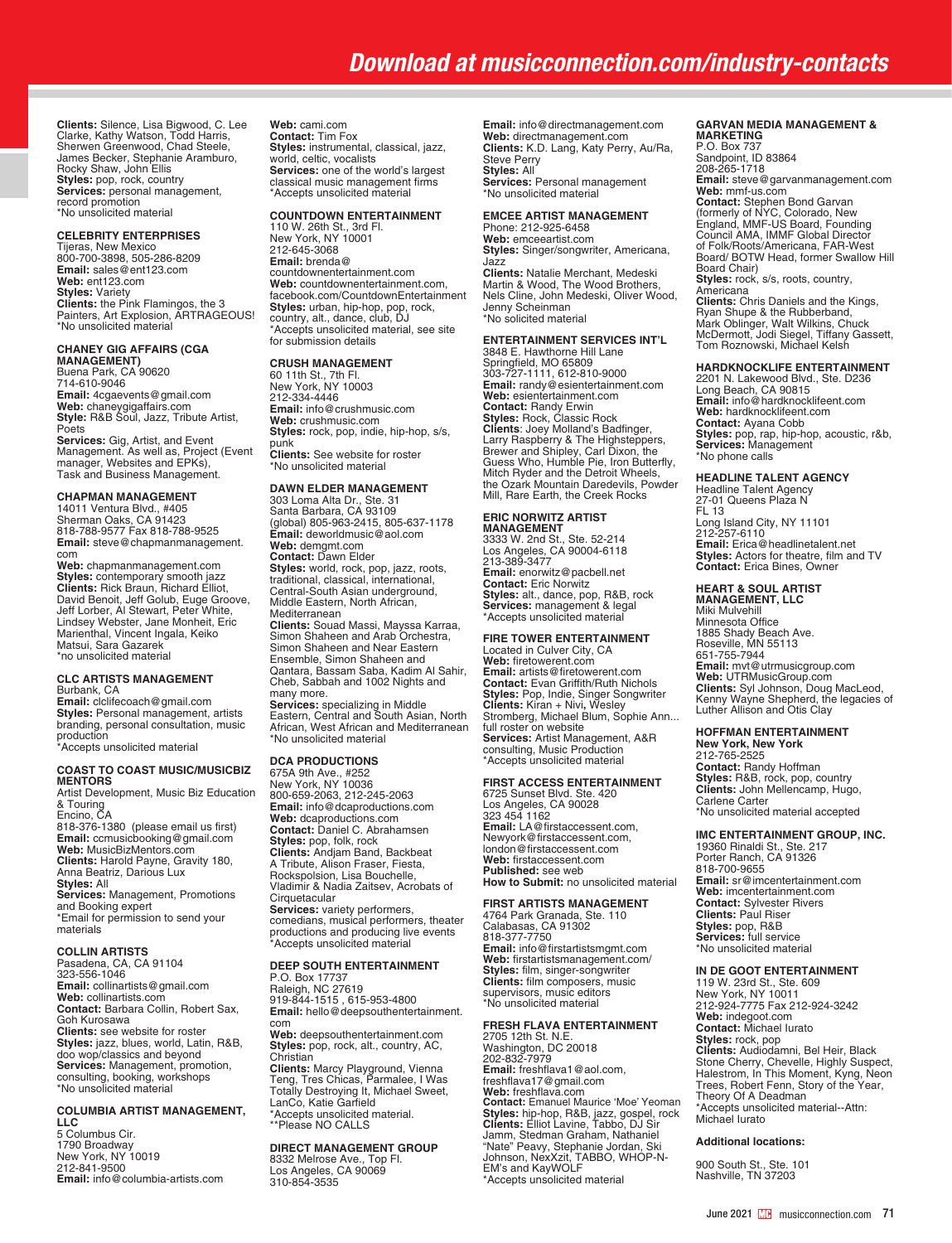10 Greenland St., 4th Fl. Camden, London, NW1 0ND England +44 77 84110102

# **INDIE MUSIC CONSULTING GROUP** Indie Artist & Label Publicity, Marketing

& Consulting 888-242-9331 Web: indiemusicconsultant.com "Voting Member the Recording Academy"

**INTERNATIONAL CREATIVE MANAGEMENT (ICM)** 10250 Constellation Blvd. Los Angeles, CA 90067 310-550-4000 **Web:** icmpartners.com **Contact:** Carol Goll **Styles:** dance, classical, jazz, folk, world, contemporary, R&B, hip-hop \*No unsolicited material

### **Additional locations:**

65 E. 55th St. New York, NY 10022 212-556-5600

1500 K Street NW Washington, DC 20006 202-919-2100

16 Great Chapel St. London, W1F<br>8<sup>th</sup> Floor +044 0208 004 5315

# **IN TOUCH ENTERTAINMENT**

309 W 55th St New York 10019 212-235-7015 **Email:** info@intouchent.com **Web:** intouchent.com **Contact:** Charles Carlini **Styles:** All Styles **Clients:** Irene Cara, Michael Carvin, David Chesky, Suzanne Ciani, Elisha Abas, Equie Castrillo, Larry Coryell, Mamma Freedom, George Garzone, Eumir Deodato, Keith Emerson, Kenia, Craig Handy, Paulette McWilliams, Captain Beyond \*Accepts unsolicited material. See website for instructions.

# **INTRIGUE MUSIC MANAGEMENT**

24 Preble St., 3rd Fl. Portland, ME 04101 203-349-9000 **Web:** intriguemusic.com **Styles:** rock, pop **Clients:** Waterson, Artem Korolve, Shana Farr, Old Man Canyon, Rene Fris \*No unsolicited material

# **INVASION GROUP**

333 E. 75th Street #4A New York, NY 10021 212-414-0505 Fax 212-414-0525 **Contact**: Steven Saporta **Email:** info@invasiongroup.com, steven@invasiongroup.com **Web:** invasiongroup.com **Styles:** rock, world, folk, singersongwriter **Clients:** Ani DeFranco, David Bieber Archives, Donny McCaslin, Elizabeth Moen, Everett Bradley, Future Generations, Gail Ann Dorsey, Grace and The Victory Riders, Gracie and Rachel, Jai Uttal, Ken Butler, Raye Zaragoza, Ronnie Spector, Seth Glier, Sylvie Simmons \*Accepts unsolicited material

# **Additional locations:**

P.O. Box 27687 Los Angeles, CA 90027 Email: jana@invasiongroup.com Contact: Jana Fisher

83 Morse St. Floor 2 Norwood, MA 02062

# **JAMPOL ARTIST MANAGEMENT**

8033 W. Sunset Blvd., Suite 3250 West Hollywood, CA 90046 310-654-1900 **Email:** assistant@jamincla.com **Web:** wemanagelegends.com **Contact:** Jeff Jampol **Clients:** The Estates of the following: the Doors, Janis Joplin, Peter Tosh, Jim Morrison, Ramones, Michael Jackson, Rick James, Johnny Ramone, Henry Mancini \*Does not accept unsolicited material

**JAY ANTHONY'S NEXT LEVEL BOOKING &** 

# **ENTERTAINMENT AGENCY, LLC**

USA 702-861-5075 **Email:** Jayanthony@ nextlevelbookingandentertainment.com **Web:** nextlevelbookingand entertainment.com **Contact:** Jay Anthony **Style:** ALL

# **KAHN POWER PICTURES**

433 N. Camden Dr., Ste. 600 Beverly Hills, CA 90210 310-550-0770 **Email:** Artists4Film@gmail.com **Web:** artists4film.com **Styles:** Film/TV scores, composer/ performer/director representation<br>**Clients:** Eva Babic, Nancy Bishop,<br>Stewart Copeland, Robert Domheim, J.P. Dutilleux, Claudio Faeh, Jiri Madi, Eric Neveux, J. Peter Robinson, Peter Golub

\*No unsolicited material

# **KARI ESTRIN MANAGEMENT & CONSULTING** P.O. Box 60232 Nashville, TN 37206 615-262-0883 **Email:** kari@kariestrin.com **Web:** kariestrin.com **Contact:** Kari Estrin **Styles:** folk, Americana, AAA, roots **Clients:** David Llewellyn, Janis Ian, Tony Rice, Bluegrass/Newgrass legend, Suzanne Vega, Kanda Bonga Man, Papa Wemba, Kevin Brown, 3

Mustaphas 3 \*Accepts unsolicited material

# **KBH ENTERTAINMENT GROUP** Los Angeles, CA 818-786-5994 **Web:** kbhentertainment.com **Contact:** Brent Harvey **Styles/Specialties:** All styles, entertainment consulting, publicity, music placement/licensing and live event production \*No unsolicited material

# **KBM**

310-228-8172 **Email:** kbmgt@aol.com **Contact:** Brent Harris **Clients:** Tony! Toni! Tone'!, Sounds of Blackness \*No unsolicited material

**KRAFT ENGEL MANAGEMENT** 3349 Cahuenga Blvd, West Los Angeles, CA 90068 818-380-1918 **Email:** info@kraft-engel.com **Web:** kraft-engel.com **Contact:** Richard Kraft **Styles:** Film Composers \*No unsolicited material

# **KRAGEN & COMPANY**

**Email:** info@kragenandcompany.com **Web:** kenkragen.com **Contact:** Ken Kragen

**Clients:** Bee Gees, Diamond Rio, Kim Carnes, Lionel Richie, etc. **Styles:** Comedy, Country, Adult **Contemporary Services:** personal management, TV production<br>\*No unsolicited material

# **KUPER PERSONAL MANAGEMENT/ RECOVERY RECORDINGS**

515 Bomar St. Houston, TX 77006 713-520-5791 **Email:** info@recoveryrecordings.com **Web:** recoveryrecordings.com **Contact:** Koop Kuper **Styles:** folk, roots rock, Americana **Clients:** the Very Girls, David Rodriguez \*Accepts unsolicited material

# **LAKE TRANSFER ARTIST & TOUR MANAGEMENT** Studio City, CA

818-508-7158 **Web:** laketransfermgmt.com/about **Contact:** Steven B. Cohen, Mgr. **Clients:** Candyboy, Friends of<br>Distinction, Evelyn Champagne King,<br>Rose Royce, DJ Asi Vidal

### **LAKES COMMUNICATION SERVICES** Los Angeles, CA 90045 323-251-2358

**Email:** lakescommunications@gmail.com **Contact:** Jeffery Lakes **Clients:** Mark Drummond, Lakes The Voice **Styles:** R&B, HipHop, Smooth Jazz, Urban Contemporary **Services:** personal management, marketing, business development

### **LEN WEISMAN PERSONAL MANAGEMENT**

357 S. Fairfax Ave., Ste. 430 Los Angeles, CA 90036 323-653-0693, 323-653-7670 **Email:** parlirec@aol.com **Web:** parliamentrecords.com **Contact:** Len Weisman **Styles:** R&B, soul, blues, gospel, rap, soul, pop **Clients:** Jewel With Love, Chosen Gospel Recovery Singers, Winds Of Fate, Rapture 7, Chosen Gospel Singers, L'Nee, Sister Maxine West, TooMiraqulas (rapper), Winds of Fate \*Accepts unsolicited material

### **LEONARD BUSINESS MANAGEMENT**

5777 W. Century Blvd, Suite 1600 Los Angeles, CA 90045 310-458-8860 **Email:** info@lbmgt.com **Web:** leonardbusinessmanagement. com **Contact:** Jerry Leonard **Clients:** Call for roster **Styles:** All **Services:** Business management only \*No unsolicited material

**LIPPMAN ENTERTAINMENT**<br>Beverly Hills, CA 90210<br>805-686-1163 **Email:** music@lippmanent.com Web: lippmanent.com **Contact:** Michael Lippman, Nick Lippman **Clients:** producers, artists, songwriters **Styles:** All **Services:** Full-service \*No unsolicited material

# **LLOYD SAX MANAGEMENT**

3021 Airport Ave. #101J Santa Monica, CA 90405 310-572-0023 **Contact:** Lloyd Sax **Clients:** Troy Burgess **Styles:** All **Services:** personal and business management \*Accepts unsolicited material

# **LOGGINS PROMOTION**

310-325-2800 **Email:** staff@logginspromotion.com **Web:** logginspromotion.com, facebook. com/logginspromotion **Contact:** Paul Loggins **Services:** Represents both major and independent artists. All genres.

# **MAINE ROAD MANAGEMENT**

P.O. Box 1412 Woodstock, NY 12498 212-979-9004 **Email:** mailbox@ maineroadmanagement.com **Web:** maineroadmanagement.com **Contact:** David Whitehead **Styles:** rock, singer-songwriter, pop **Clients:** Lloyd Cole, Mimi Goese, HELMET, Joe Henry, Joe Jackson, Hugh Laurie, Keeley Forsyth. \*No unsolicited material

# **MAJOR BOB MUSIC**

Nashville, TN 37212 615-329-4150 **Web:** majorbob.com, facebook.com/ majorbobmusic **Contact:** Bob Doyle **Styles:** Country, Pop<br>**Clients:** Garth Brooks, JP Williams,<br>John & Jacob, Alysa Vanderheym, Josh London \*No unsolicited material

# **MANAGEMENT ARK**

116 Village Blvd., Ste. 200 Princeton, NJ 08540 609-734-7403, Vernon H. Hammond III 301-859-4050, Edward C. Arrendell, II **Email:** managearkeast@comcast.net **Web:** managementark.com **Contact:** Vernon Hammond III, Edward C. Arrendell, II **Styles:** jazz<br>**Clients:** Wynton Marsalis, Herlin Riley,<br>Joey Alexander, Cecile McLorin Salvant \*No unsolicited material

## **Additional Locations:**

Bethesda Metro Center Suite 700 Bethesda, MD 20814 301-859-4050 **Email:** rai@mngtark.com

# **MASCIOLI ENTERTAINMENT CORPORATION**

319 Dillon Cir. Orlando, FL 32822 407-897-8824 **Web:** masciolientertainment.com **Contact:** Paul A. Mascoli **Styles:** country, jazz, R&B, orchestras, swing, tropical, rock **Clients:** See website for roster \*Accepts unsolicited material

**MCGHEE ENTERTAINMENT** 615-327-3255 21 Music Sq. W. Nashville, TN 37203 615-327-3255 **Email:** info@mcgheela.com **Web:** mcgheela.com **Clients:** Kiss, Paul Stanley, Ted Nugent, Down, Caleb Johnson

# **THE MGMT COMPANY** 6906 Hollywood Blvd., 2nd Fl.

Hollywood, CA 90028 323-946-7700 **Email:** inquiries@themgmtcompany. com **Web:** themgmtcompany.com **Contact:** Marc Pollack

# **MICHAEL HAUSMAN ARTIST**

**MANAGEMENT** 17A Stuyvesant Oval New York, NY 10009 212-505-1943 Fax 212-505-1127 **Email:** info@michaelhausman.com **Web:** michaelhausman.com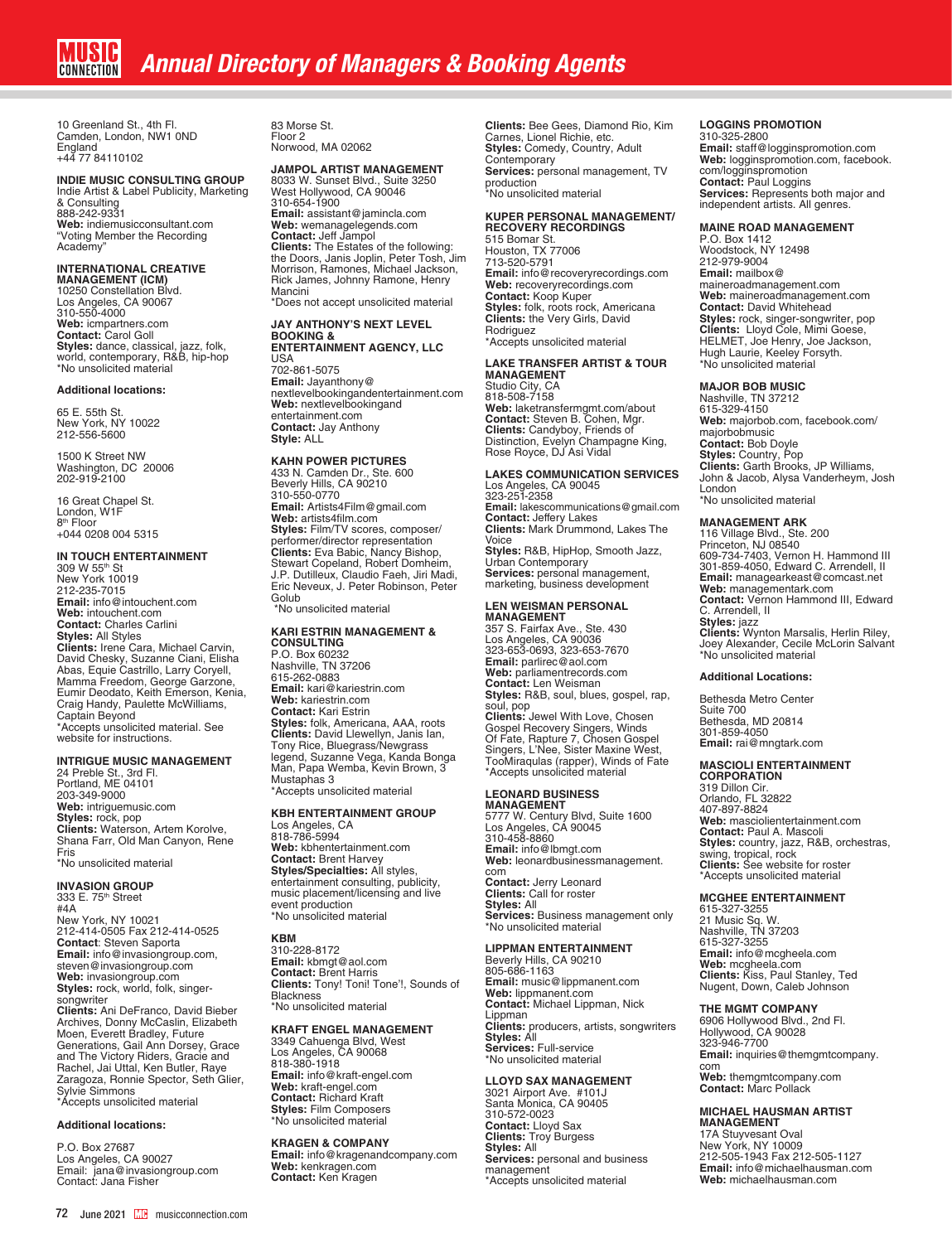**Contact:** Michael Hausman **Styles:** rock, pop, singer-songwriter **Clients:** Aimee Mann, Suzanne Vega, the Both \*No unsolicited material

### **MIKE'S ARTIST MANAGEMENT**

Funzalo Records P.O. Box 571567 Tarzana, CA 91357 **Email:** dan@mikesartistmanagement. com **Web:** funzalorecords.com **Contact:** Mike Lembo **Styles:** rock, pop, Americana **Clients:** Tony Furtado, Mostly Bears, Luca, Brian Lopez \*No unsolicited material

### **MIKE GORMLEY**

L.A. Personal Development (LAPD) 818-795-2834 **Email:** Glebe99@yahoo.com **Web:** lapersdev.com/history

# **MILLION DOLLAR ARTISTS**

12 Lake Forest Court West St. Charles, MO 63301 636-925-1703, 888-521-8146 **Email:** maxmillion1@earthlink.net **Web:** americaneaglerecordings.com/ welcome **Contact:** Dr. Charles "Max" E. Million **Styles:** All Styles<br>**Clients:** Well Hungarians, Sable,<br>Spanky and Our Gang, KLLR SmiLe, Jim Carrick \*Accepts unsolicited material. See website for instructions.

# **MOKSHA MUSIC MANAGEMENT**

Hollywood 1247 North Crescent Heights Blvd. Suite D West Hollywood, CA. USA. 90046<br>323-842-4434<br>**Email:** info@MokshaEntertainment. com, bobby@bobbyleigh.com **Web:** MokshaEntertainment.com, BobbyLeigh.com **Contact:** Bobby Leigh **Clients:** Stony Sugarskull, DieAna,<br>Karuna, WaWa Baby, Lindsey Loon,<br>Diana Meyer, Dr. Monike Demmler<br>**Styles:** Rock, Pop, Punk Rock, Psychedelic Punk **Services:** Personal Management,<br>Artist Development, Tour<br>Management, Social Media Management Bobby Leigh is an active member of the PGA (Producers Guild of America),) FIND (Film Independent), CAA (Creative Actors Alliance), NALIP (National Association of<br>Latino Independent Producers),<br>IP (Independent Producers), IFF<br>(International Film Finance,) IDA<br>(International Documentary Association and Filmmaker's Alliance. \*Accepts unsolicited material in U.S. office only.

### **MORRIS HIGHAM MANAGEMENT, LLC**

2001 Blair Blvd. Nashville, TN 37212 615-321-5025 **Web:** morrishigham.com **Styles:** Country<br>**Clients:** Kenny Chesney, Brandon Lay,<br>MamaDear, Old Dominion, Ryan Griffin \*No unsolicited material

# **MSH MANAGEMENT** Studio City, CA 213-200-4255 **Email:** mshmgmt@yahoo.com **Web:** mshmgmt.wix.com/musicmanagement **Contact:** Marney Hansen **Clients:** Silver Lining, Eddie Curi,

Nocturnal Drifters, Nancy Luca, Git'erDone and Jensen Buck **Services:** personal management \*No unsolicited material

# **MUSIC & ART MANAGEMENT**

Asheville, NC 28801 828-225-5658 **Web:** musicandart.net **Contact:** Steve Cohen **Styles:** Jazz, Electronic, Experimental, Multimedia **Clients:** Theo Bleckmann, Carl Hancock Rux, David Wilcox, Vijay Iyer \*Does not accept unsolicited material

# **MYRIAD ARTISTS**

P.O. Box 550 Carrboro, NC 27510 919-967-8655 **Email:** trish@tg2artists.com **Web:** myriadartists.com **Contact:** Trish Galfano **Styles:** folk, bluegrass, jazz, Americana **Clients:** A.J.Croce, Mike Marshall, Leahy, Sugar and the Mint, Seamus Egan, \*No unsolicited material

# **NASHVILLE MANAGEMENT**

Nashville, Tennessee 615-600-2266 **Email:** music@nashville.management **Web:** nashville.management **Contact:** Lincoln Plowman **Styles:** Country, Outlaw Country, Bluegrass, Christian, Gospel **Services:** Personal Management (Full Service) \*Accepts unsolicited material

# **NETTWERK PRODUCER MANAGEMENT**

3900 W. Alameda Ave., Ste. 850 Burbank, CA 91505 747-241-8619 **Email:** info@nettwerk.com **Web:** nettwerk.com \*No unsolicited material

# **Additional locations:**

Head Office: 11675 West 2nd Ave 2nd Floor Vancouver, BC V6J 1H3 604-654-2929

263 S. 4th St. P.O.Box 110649 Brooklyn, NY 11211 212-760-1540

15 Adeline Place, Ground Fl London, WC1B 3AJ 011-44-207-456-9500

Neuer Kamp 32 20357 Hamburg, Germany 49-40-431-846-50

### **NEW HEIGHTS ENTERTAINMENT** Calabasas, CA 91372

323-802-1650 **Email:** Info@newheightsent.com **Web:** newheightsent.com **Contact:** Alan Melina **Styles:** All Styles **Clients:** See Website \*No unsolicited material

# **ONCE 11 ENTERTAINMENT**

310-906-9800 **Email:** javierjwilis@gmail.com **Web:** once11ent.com **Contact:** Javier Willis **Styles:** all types of Latin and world music **Clients:** Espinoza Paz, Vazquez Sounds, Annette Moreno, Sergio Arau, Agina Alvarez, Jerry Demara Consulting and Personal Management \*Call before sending material.

# **PERFORMINGBIZ.COM**

10 Chestnut Ct. Palmyra, VA 22963 **Email:** jg@performingbiz.com **Web:** performingbiz.com **Contact:** Jeri Goldstein **Styles:** All Styles/Coaching and Consulting Only \*Accepts Unsolicited material

# **PERSISTENT MANAGEMENT**

P.O. Box 88456 Los Angeles, CA 90009 **Email:** pm@persistentmanagement. com **Web:** persistentmanagement.com **Contact:** Eric Knight **Styles:** All **Clients:** Disciples of Babylon--Eric Knight, Blake Nix, Keith Shaw **Services:** Personal Management \*We Do Not Accept Unsolicited material, email links only, see website for information

# **PETER KIMMEL'S MUSIC CATALOG**

P.O. Box 55252 Sherman Oaks, CA 91413-0252 818-980-1039 Cell/Text 818-903-6518 **Email:** peter.kimmel@sbcglobal.net **Web:** linkedin.com/in/peterkimmel **Contact:** Peter Kimmel **Styles:** All **Services:** Music Sync Licensing; Publishing. \*Call for approval before sending material

## **PLATINUM STAR MANAGEMENT**

9663 Santa Monica Blvd. #320 Dept MC Beverly Hills, CA 90210 **Email:** jen@platinumstarmgmt.com **Web:** platinumstarmgmt.com **Contact:** Jennifer Yeko **Clients:** Specializing in film/TV placement, radio promotion, music publicity and managing pop/rock/singersongwriters \*Accepts unsolicited material

### **PRIMARY WAVE MUSIC**

116 E. 16th St. #9 New York, NY 10003 212-661-8890 **Contact:** Steven Greener **Email:** sgreener@primarywave.com **Web:** Primarywave.com<br>**Clients:** Cee Lo Green, Fantasia,<br>Melissa Etheridge, Brandy, Cypress<br>Hill, Eric Benet, Toots & The Maytals.

## **Additional location:**

10850 Wilshire Blvd, Suite #600 Los Angeles, CA 90024 424-239-1200

### **Q PRIME MANAGEMENT**

New York, London, Nashville 212-302-9790 **Email:** newyork@qprime.com (NY), nashville@qprime.com (Nashville), london@qprime.com (London) **Web:** qprime.com **Styles:** rock, Pop **Clients:** Bear Hands, Silversun Pickups, Red Hot Chili Peppers, Eric Church, Brothers Osborne \*No unsolicited material

# **RAINMAKER ARTISTS**

P.O. Box 342229 Austin, TX 78734 512-843-7500 **Email:** paul@rainmakerartists.com **Web:** rainmakerartists.com **Contact:** Paul Nugent **Styles:** rock, pop **Clients:** Blue October, Bowling For Soup, IAMDYNAMITE, Danny Malone \*Accepts unsolicited material

## **RAM TALENT GROUP**

Fort Lee, NJ 07024 201-363-1461 Ext. 201 **Email:** ruben@ rubenrodriguezentertainment.net **Web:** RAMTalentGroup.com **Contact:** Ruben Rodriguez **Styles:** urban, gospel, urban AC, Latin music

**RED LIGHT MANAGEMENT**<br>5800 Bristol Pwky, Suite 400<br>Culver City, CA 90230<br>310-273-2266 **Email:** info@redlightmanagement.com **Web:** redlightmanagement.com **Styles:** All styles **Clients:** Phish, Luke Bryan, Alabama Shakes, Lady Antebellum and many more. \*Accepts unsolicited material

### **Additional locations:**

Virginia New York Nashville London Atlanta Seattle **Charlottesville** 

## **REGIME MANAGEMENT**

Malibu, CA **Email:** info@regimeinc.com **Web:** regime72.com **Clients:** The REGIME client base ranges from Athletes, Artists, Musicians<br>& Producers - From Hip Hop to<br>Latin Jazz to Funk & Reggae. From<br>legendary Graffiti Artist Risk, Hip Hop<br>pioneers Everlast, House Of Pain, DJ<br>Muggs & Dilated Peoples to Poncho<br>Sanche many, many more.

## **RIGHTTRACK MANAGEMENT**

3927 Hemway Court Santa Susana California 93063 (Artist direction and Career Advocate) **Contact:** Alex Rosenthal aka Chase Williams 805 200-9772 **Email:** ar.cw.917@Gmail.com **Styles:** All Genres, specifically Rock, Contemporary and Alternative.<br>**Clients:** ( past and present)<br>Jean Luc Ponty, Jack Mack and the<br>Heart Attack, Dave Mason, Freddie Hubbard, Spencer Davis, and many more. Active client; MALCOLM BRUCE (Son of Jack Bruce). Malcolm Bruce is an international multi instrumentalist. He is a Composer, Arranger and Songwriter. His first Opera "King Yous Folly" is scheduled to open in London 2022.

Look for RIGHTRACKS new upcoming sites. New Website and platforms. \*No unsolicited material.

### **RIOT ARTISTS**

**Email:** staff@riotartists **Web:** riotartists.com **Styles:** World, Jazz **Services:** Personal management and agents **Clients:** Hermeto Pascoal, Huun Huur Tu, Le Mystere Des Voix Bulgares, Les Yeux Noirs, Paris Combo, Quetzal. See website for complete roster. \*No unsolicited material

**RON RAINEY MANAGEMENT, INC.**<br>8500 Wilshire Blvd., Ste. 525<br>Beverly Hills, CA 90211 310-277-4050 Fax 310-557-8421 **Email:** ryan@ronrainey.com **Web:** ronrainey.com **Contact:** Ryan Jones **Clients:** John Kay and Steppenwolf, ANGEL **Services:** management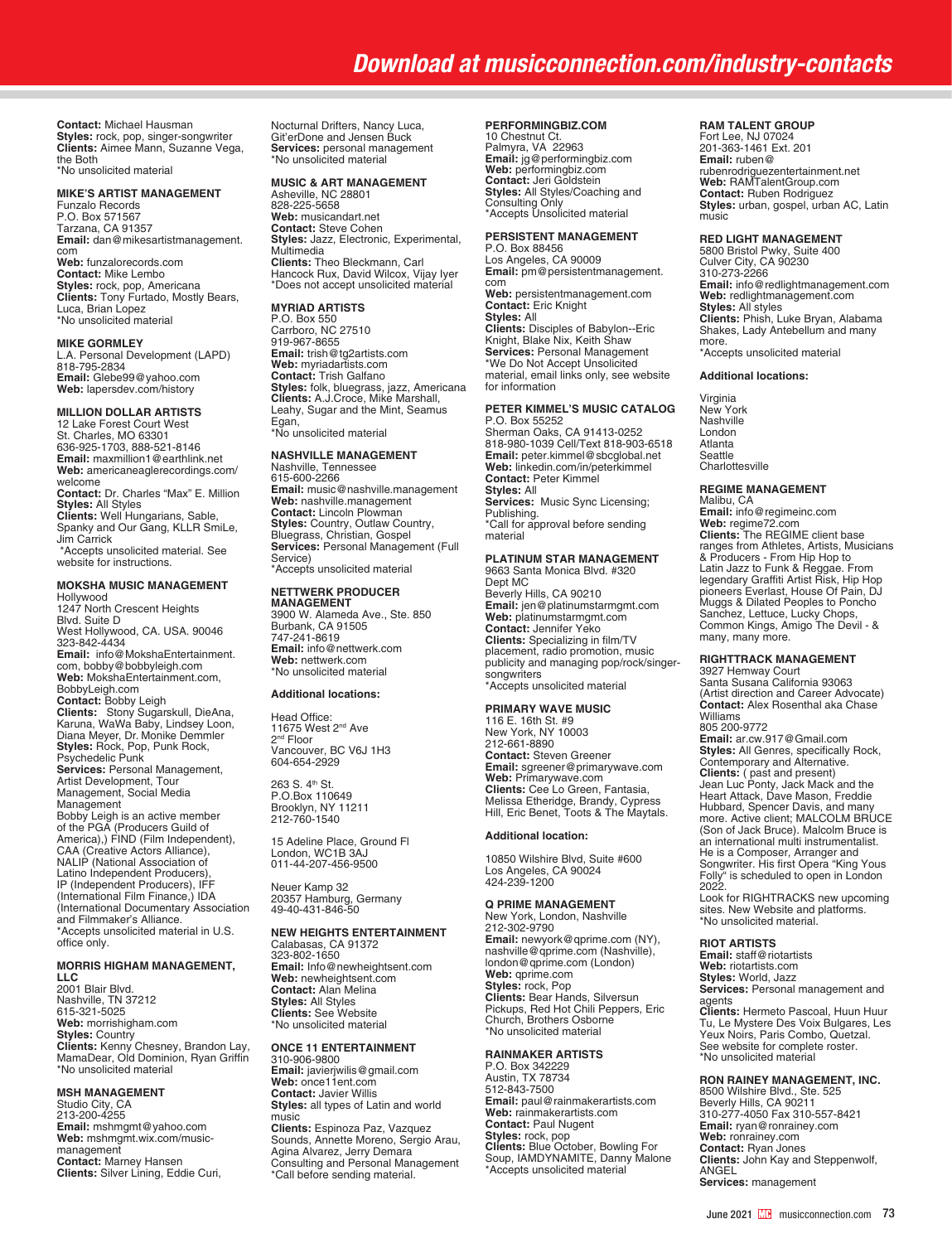**Styles:** rock, classic rock, hard rock, stoner rock, metal \*We can accept unsolicited material

## **ROSEN MUSIC CORP**

P.O. Box 1308 Pacific Palisades, CA 90272 310-447-4704 **Email:** rosenmusiccorp@me.com **Web:** rosenmusiccorp.com **Contact:** Steven Rosen **Styles:** all styles **Clients:** Nostalghia, Three Graces, Veronica Fusaro, Juliana Buhring, Madeline Delp, Jeff Lantos \*No unsolicited material

**RPM MUSIC PRODUCTIONS**<br>420 W. 14th St., Ste. 6NW<br>New York, NY 10014 212-246-8126 **Email:** info@rpm-productions.com **Contact:** Danny Bennett **Styles:** rock, pop, jazz **Clients:** Tony Bennett \*No unsolicited material

# **RPS RECORDING AND**

**ENTERTAINMENT GROUP** 4212 E. Los Angeles Ave. Simi Valley, CA 93063 805-551-2342 **Email:** rps.entertainment.group@gmail. com **Contact:** Gary Bright **Styles:** Various genres along with Gospel and Christian \*No unsolicited material please

# **RUSSELL CARTER ARTIST**

**MANAGEMENT**<br>567 Ralph McGill Blvd.<br>Atlanta, GA 30312<br>404-377-9900 **Email:** info@rcam.com **Contact:** Russell Carter **Styles:** singer-songwriter, alt.,<br>Americana, pop, rock<br>**Clients:** Indigo Girls, Matthew Sweet,<br>**the Bangles, Shawn Mullins, Chely**<br>Wright, the Shadowboxers, Larkin Poe

**SEMAPHORE MGMT AND CONSULTING** 1707 S. Racine, Ste, RB-3N Chicago, IL 60608 773-733-1838 **Email:** info@semaphoremgmt.com **Web:** semaphoremgmt.com **Contact:** Taylor Brode **Styles:** alternative - electronic, experimental, punk, rock **Services:** General Management, Project Based Short Term Consultancy **Clients:** Vowws, Debby Friday, Orville Peck, Provoker, Katie Gately

## **SAM**

Silva Artist Management 722 Seward St. Los Angeles, CA 90038 323-856-8222 **Email:** info@sammusicbiz.com **Web:** sammusicbiz.com **Contact:** John Silva<br>**Clients:** Foo Fighters, Band of Horses,<br>Ryan Adams, Jimmy Eat World,<br>Beastie Boys, Beck, Sonic Youth,<br>Queens Of The Stone Age **Styles:** alt., rock \*No unsolicited material

### **SEAN SHERROD**

Music Entertainment Manager/A&R Sherrod Artist Management **Email:** sherrodimprove79@gmail.com 252-241-6362

### **SKH MUSIC**

540 President St. Brooklyn, NY 11215 **Email:** skaras@skhmusic.com, khagan@skhmusic.com **Web:** skhmusic.com **Contact:** Steve Karas, Keith Hagan **Clients:** The Afghan Whigs, Arthur Buck, Joseph Arthur, Davina and the Vagabonds, Greg Dulli, Robert Finley, The Gutter Twins, Jonny Lang, Lily & Madeleine, The Magpie Salute, Squirrel Nut Zippers, TOTO, The Twilight **Singers** 

# **SOLSTICE ARTIST MANAGEMENT**

623 Sheelin Rd. Xenia, Ohio 45385 615-557-5003 **Email:** solsticeartist1@gmail.com **Web:** Solsticeartistmanagement.com **Contact:** Skip Mattan and David Orlik **Style:** Rock and Country **Clients:** Trevor Ohlsen \*unsolicited material OK via snail mail

## **SOUNDTRACK MUSIC ASSOCIATES**

4133 Redwood Ave., Ste. 3030 Los Angeles, CA 90066 310-260-1023 **Email:** info@soundtrk.com **Web:** soundtrk.com **Contact:** John Tempereau **Styles:** All Styles **Clients:** Composers: Cliff Martinez, Rod Abernethey, Evan Lurie, (see website for roster) \*No unsolicited material

**SO WHAT MEDIA & MANAGEMENT**<br>890 W. End Ave., Ste. 1-A<br>New York, NY 10025 212-877-9631 **Email:** sowhatasst@me.com **Contact:** Lisa Barbaris **Styles:** rock, pop<br>**Clients:** Cyndi Lauper, Billy Porter,<br>Amanda Shires, Liv Warfield \*No unsolicited material accepted

## **SPARKS ENTERTAINMENT, LLC**

P.O. Box 82510 Tampa, FL 33682 734-394-9945 **Email:** SparksEntertainment78@gmail. com

**Web:** BSparksEnt.com **Contact:** Brian **Styles:** ALL, hip-hop, R&B, country, rock, acting, modeling<br>**Clients:** Gary, Lyrix<br>**Services:** Talent Management, Career,<br>Development, Booking, Promoting

**STARKRAVIN' MANAGEMENT**<br>McLane & Wong<br>11135 Weddington St., Ste. 424 North Hollywood, CA 91601 818-587-6801 Fax 818-587-6802 **Email:** bcmclane@aol.com **Web:** benmclane.com **Contact:** Ben McLane, Esq. **Styles:** pop, rock, alt. **Services:** Personal management, legal services \*Accepts unsolicited material

### **STERLING ARTIST MANAGEMENT, INC.**

Studio City, CA 91604 818-907-5556 **Email:** mark@sterlingartist.com **Web:** sterlingartist.com/Home.html **Contact:** Mark Sterling **Clients:** Pete Miser, Plake, Math The Band, Messer **Styles:** singer-songwriter, Americana, blues **Services:** Personal management \*Inquiry letters accepted

# **STEVEN SCHARF ENTERTAINMENT**

126 E. 38th St. New York, NY 10016 212-779-7977 **Web:** stevenscharf.com **Contact:** Steven Scharf **Styles:** rock, alt., singer-songwriter, hip-hop, world, producers, film & TV composers **Clients:** Mackenzie, The Kickback, Leah Siegel, Liquid, Mike-E \*No unsolicited material

# **STEVE STEWART MANAGEMENT**

12400 Ventura Blvd., #900 Studio City, CA 91604 **Email:** stevestewart@stevestewart.com **Web:** stevestewart.com **Contact:** Steve Stewart **Styles:** alt., rock, pop producers, film & TV composers \*No unsolicited material

## **STIEFEL ENTERTAINMENT**

21731 Ventura Blvd, #300 Woodland Hills, CA 91364 310-275-3377 **Contact:** Arnold Stiefel **Clients:** Rod Stewart **Styles:** rock, pop **Services:** personal management \*No unsolicited material

# **SUNCOAST MUSIC MANAGEMENT**

9215 Jminez Dr. Hudson, FL 34669<br>888-727-1698, 727-237-7971,<br>(Ohio) 330-730-1615 **Email:** suncoastbooking@aol.com **Web:** suncoastentertainment.biz **Contact:** Al Spohn **Styles:** disco, rock, classic rock, variety<br>**Clients:** Poison'd and Red White and<br>Crue (tributes to Poison and Mötley Crüe package), Hells/Bells (AC/DC Tribute), Battery (Metallica) Paradise City (GNR), Live Bait (Jimmy Buffett and Party Band), Stayin Alive (Bee Gees and 70s Disco), Space Cowboy (Steve Miller Band), Higher Ground (Red Hot Chili Peppers Tribute) \*Accepts unsolicited material

**SURFDOG/DAVE KAPLAN MANAGEMENT** 1126 S. Coast Hwy. 101 Encinitas, CA 92024 760-944-8800 **Email:** lauren@surfdog.com **Web:** surfdog.com **Contact:** Lauren Fricke **Style:** Rock / Reggae / Soul / Americana<br>**Clients:** Brian Setzer, Stray Cats, Dave<br>Stewart, Sublime

# **TAC MUSIC MANAGEMENT** 9971 E. Ida Pl.

Greenwood Village, CO 80111 720-431-2604<br>**Email:** tracey@tacmusicmanagement.<br>com **Web:** tacmusicmanagement.com **Contact:** Tracey Chirhart **Styles:** blues, southern rock, hard rock, country, bluegrass **Clients:** see website **Services:** personal & business management, promotion, marketing \*Accepts unsolicited material

# **TAKEOUT MANAGEMENT, INC** 1129 Maricopa Hwy. #238

Ojai, CA 93023 805-382-2200 **Email:** howie@howiewood.com **Web:** howiewood.com **Contact:** Howard Rosen<br>**Styles:** CHR/Top 40, AC, Hot AC, AAA,<br>Alternative Specialty, Mainstream Rock,<br>Modern AC, Country, College for artists<br>of all label sizes including independent. **Services:** Personal management, shop for distribution and record deals. Production and remix with major producers.

# **TED KURLAND ASSOCIATES**

173 Brighton Ave. Boston, MA 02134 617-254-0007 Fax 617-782-3577 **Email:** agents@tedkurland.com **Web:** tedkurland.com **Contact:** Ted Kurland **Styles:** jazz, blues, vocals<br>**Clients:** Pat Metheny, Chick Corea,<br>Ellis Marsalis, Ramsey Lewis, Bill<br>Charlap, Ellis Marsalis, Ann Hampton Callaway, Stacey Kent, John Pizzarelli, Lisa Fischer, Pat Martino, Pancho Sanchez and more \*No unsolicited material

# **TENTH STREET ENTERTAINMENT**

38 W. 21st St., Ste. 300 New York, NY 10010 212-334-3160 **Email:** info@10thst.com **Web:** 10thst.com **Clients:** Mötley Crüe, Sixx AM,<br>Drowning Pool, Papa Roach, Blondie,<br>Deborah Harry, Crossfade, Eve,<br>Hellyeah, Deuce, Oh No Fiasco, Nico Vega, Five Finger Death Punch **Styles:** All **Services:** personal management \*No unsolicited material

### **Additional location:**

6420 Wilshire Blvd., #950 Los Angeles, CA 90048 310-385-4700

**THAT'S ENTERTAINMENT INTERNATIONAL, INC. (T.E.I.)** 3820 E. La Palma Ave. Anaheim, CA 92807 714-693-9300 **Email:** jmcentee@teientertainment.com **Web:** teientertainment.com **Contact:** John McEntee **Styles:** All **Services:** Entertainment broker for corporate/concert events, personal management \*No unsolicited material

### **THREEE**

Erik Eger Entertainment, Inc. 918 N. Western Ave., Ste. A Los Angeles, CA 90029 213-381-5100 Fax 213-381-5115 **Email:** info@threee.com **Web:** threee.com **Contact:** Erik Eger **Styles:** All styles **Clients:** Rich Costey, Chris Carmouche, Michael H. Brauer, Dan Carey, Stuart Matthewman, John Hill, Johnny McDaid, Jordan Palmer, Lewinsky, Mark Rankin, Robin Hannibal, Stint, Jordan Palmer \*We do not accept unsolicited material

### **TKO ARTIST MANAGEMENT**

Nashville, TN 615-383-5017 **Web:** tkoartistmanagement.com **Contact:** T.K. Kimbrell **Styles:** Country **Clients:** The Bacon Brothers, Ashley Campbell, Colt Ford, Krystal Keith, Toby Keith \*No unsolicited material

# **TOM CALLAHAN & ASSOCIATES**

Boulder, CO 310-418-1384 **Email:** tc@tomcallahan.com **Web:** tomcallahan.com **Contact:** Tom Callahan **Services:** full-service consulting company, including record promotion, legal services, Internet marketing, web design, retail promotion and publicity. \*No unsolicited material

### **TOWER MANAGEMENT**

106 Shirley Dr. Hendersonville, TN 37205 615-430-0244 **Email:** rufuswendy@live.com **Web:** castlerecords.com **Contact:** Ed Russell **Styles:** country, rock, AC, bluegrass, blues<br>**Clients:** Carl Butler, Bridgette Elise, the<br>Hoods, Edd Greer, Eddie Ray, Eddie Ray II, Shane Keane, Jimmy Velvet, Abby, Cody Dooley, Jerry Presley, Mike Garnett \*Accepts unsolicited material, see website for instructions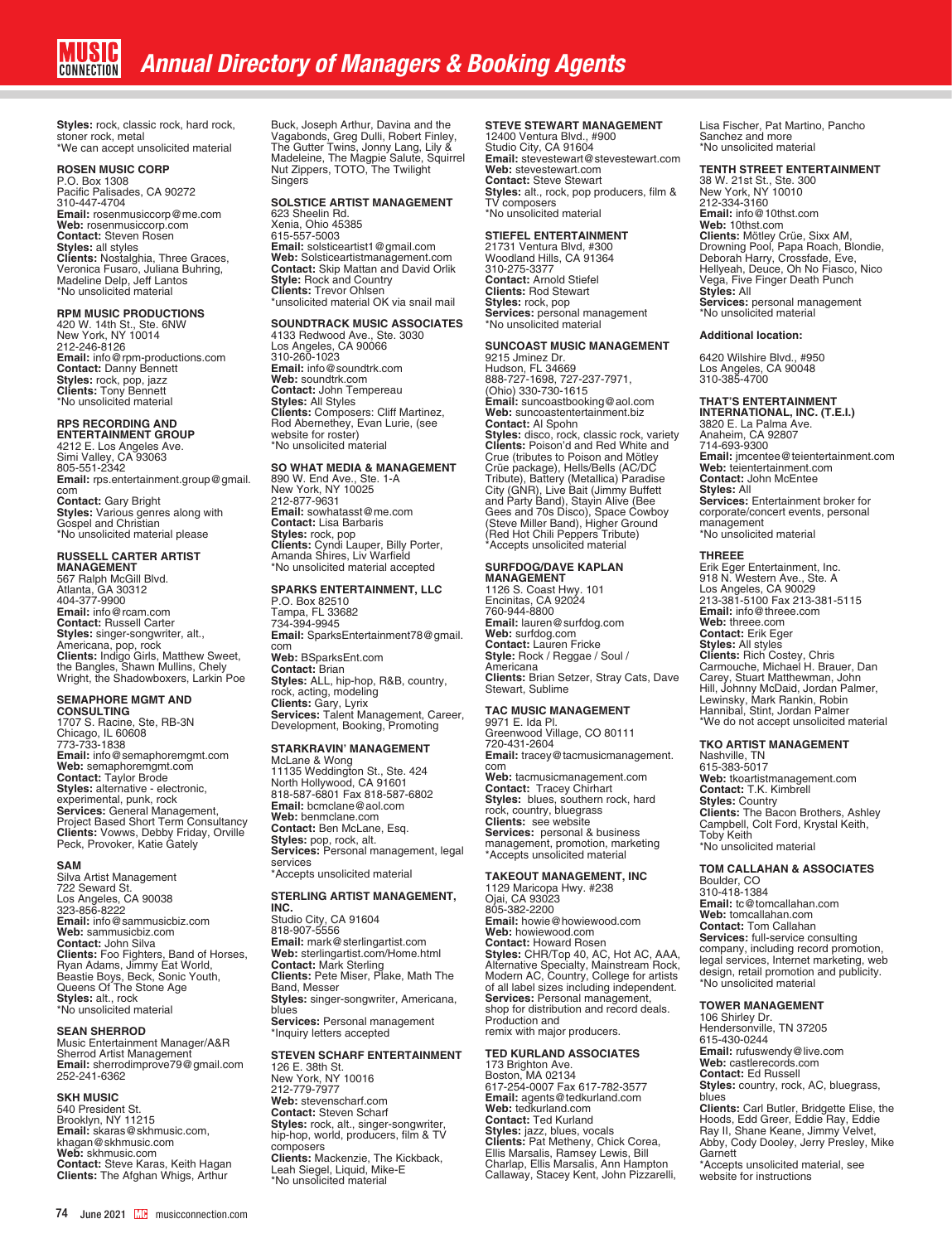# *Download at musicconnection.com/industry-contacts*

# **TRUNKBASS ENTERTAINMENT, LLC**

Los Angeles, CA **Email:** info@trunkbassent.com **Web:** trunkbassent.com **Contact:** JayneRenee<br>**Clients:** Available upon request<br>**Styles:** R&B, Hip-Hop, Pop, Alternative<br>**Services:** Artist Development, Booking, Production, Consulting \*Accepts unsolicited material via email

# **TUSCAN SUN MUSIC** Nashville, TN

615-794-0485 **Email:** mgmt@angelica.org **Web:** angelica.org, tuscansunmusic.<br>com<br>**Contact:** Jules Delgado<br>**Styles:** ambient, new age, inspirational, pop, film/TV **Clients:** Seay, Pat Thomi \*No unsolicited material

# **VARRASSO MANAGEMENT**

P.O. Box 387 Fremont, CA 94537 510-792-8910 **Email:** richard@varrasso.com **Web:** varrasso.com **Contact:** Richard Varrasso **Styles:** rock, covers, country \*Accepts unsolicited material

# **VECTOR MANAGEMENT**

P.O. Box 120479 Nashville, TN 37212 615-269-6600 **Email:** info@vectormgmt.com **Web:** vectormgmt.com **Contact:** Ken Levitan **Styles:** country, pop, singer-songwriter \*No unsolicited material

### **Additional locations:**

276 5th Ave., Suite 604 New York, NY 10001

9350 Civic Center Dr. Beverly Hills, Ca 90210

# **VELVET HAMMER MANAGEMENT**

9014 Melrose Ave., W. Hollywood, CA 90069 310-657-6161 **Email:** info@velvethammer.net **Web:** velvethammer.net **Clients:** System of a Down, Alice in Chains, the Deftones, Code of Orange, Night Riots **Specialties:** All \*Accepts unsolicited material

## **WANTED MANAGEMENT**

**Email:** wantedgregg@gmail.com **Web:** facebook.com/WantedMgmt **Styles:** rock, pop, punk, soul **Services:** personal management **Clients:** Jane Lee Hooker, Echo Del Tusker \*No unsolicited material

# **WAYWARD GOOSE**

**ENTERTAINMENT GROUP** 1269 Hadaway Ct. Lawrenceville, GA 30043 888-824-1152 **Email:** info@wwgentertainment.com **Web:** wwgentertainment.com **Clients:** Twisted Royalty, Jacques Lesure, Jazz Guitarist and Clinician **Styles:** jazz, performing arts, other ONLY \*No unsolicited material, No Phone Calls

# **WHIPLASH PR & MANAGEMENT**

398 Columbus Ave PMB #183 Boston, MA 02116 617-445-4383 **Email:** WhiplashPR@aol.com **Web:** whiplashprandmanagement.com **Clients:** Venus Theory, The Ormewoods,The Lumineers

### **WOLFSON ENTERTAINMENT, INC.** 805-494-9600

**Email:** info@wolfsonent.com **Contact:** Jonathan Wolfson, Dillon Barbosa, Sammy Wolfson, Tom Burger **Web:** wolfsonent.com **Styles:** All **Clients:** Daryl Hall and John Oates, Loverboy, Huey Lewis & The News, Live From Daryl's House, The Tubes, Down North **Services:** Personal management. Also offers full-service social media and media relations for clients.

# BOOKING AGENTS

**1ST TOTAL MUSIC POWER** Los Angeles, CA 323-650-9400 **Email:** aaron@totalmusicpower.com **Web:** totalmusicpower.com **Contact:** Aaron **Styles:** rock, jazz, alt, film, all **Clients:** Aaron Wolfson, Mercedes, the Broadcasters **Services:** Corporate events, concerts, private parties, recording sessions, producers, film/TV music (all).

# **25 LIVE**

25 Music Sq. W. Nashville, TN 37203 615-777-2227 **Email:** david@25ent.com **Web:** 25ccm.com **Contact:** David Breen **Styles:** Christian \*No unsolicited material

# **ACA MUSIC & ENTERTAINMENT**

705 Larry Ct. Waukesha, WI 53186 800-279-7909, 262-790-0060 Fax 262-790-9149 **Web:** acaentertainment.com **Contact:** Louie Higgins **Styles:** variety, bluegrass, bands, lounge acts, nostalgia, DJ's, club, festival bands, ceremony, dinner hour, cocktail **Services:** Represents nightclub and acts for private functions, not currently seeking new clients \*Accepts unsolicited material

# **ACT 1 ENTERTAINMENT**

28 Price Street Patchogue, NY 11772 631-758-3505 **Email:** info@act1entertainment.net **Web:** act1entertainment.net **Contact:** Martha Martin **Styles:** rock & roll, blues, acoustic, swing, folk, Caribbean **Services:** mostly books acts for parties/ events **Clients:** info upon request \*Accepts unsolicited material

### **AGENCY FOR THE PERFORMING ARTS (APA)**

405 S. Beverly Dr. Beverly Hills, CA 90212 310-888-4200 **Web:** apa-agency.com **Styles:** All \*Call before submitting material

# **Additional locations:**

3 Columbus 23rd Floor New York, NY 10019 212-205-4320

150 Fourth Ave. North, PH Nashville, TN 37203 615-297-0100

3060 Peachtree Rd. NW, Ste. 1480 Atlanta, GA 30305 404-254-5876

129 John Street Toronto, Ontario, Canada M5V2E2 416-646-7373

53 Palace Gardens Terrace Suite 2 London, W8 4SB UK +44-20-3871-0520

### **AMW GROUP**

8605 Santa Monica Blvd. West Hollywood, CA 90069 310-295-4150 **Web:** amworldgroup.com **Styles:** All Styles **Clients:** info upon request \*No unsolicited material

# **Additional locations:**

New York City 228 Park Ave., S. New York, NY 10003 212-461-4796

## **AMERICAN ARTISTS**

8500 Wilshire Blvd., Ste. 525 Beverly Hills, CA 90212 310-277-7877 **Email:** mike@americanartists.net **Web:** americanartists.net **Contact:** Michael Weinstein **Styles:** rock, classic rock, country, R&B, swing **Clients:** info upon request \*No unsolicited material

# **ARTIST REPRESENTATION & MANAGEMENT**

1257 Arcade St. St. Paul, MN 55106 651-483-8754 Fax 651-776-6338 **Email:** molly@armentertainment.com **Web:** armentertainment.com **Contact:** John Domagall **Styles:** specializes in '80s-early '90s rock, country, blues, metal **Clients:** info upon request \*No unsolicited material

# **BBA MANAGEMENT & BOOKING**

512-477-7777 **Email:** info@bbabooking.com **Web:** bbabooking.com **Styles:** jazz, Latin, rock, classical singer-songwriter \*No unsolicited material

# **BIG BEAT**

1515 University Dr., Ste. 102 Coral Springs, FL 33071 954-755-7759 **Email:** talent@bigbeatproductions.com **Web:** bigbeatproductions.com **Contact:** Richard Lloyd **Styles:** all styles **Clients:** info upon request \*Accepts unsolicited material

# **BILL HOLLINGSHEAD**

**PRODUCTIONS, INC.** 1010 Anderson Rd. Davis, CA 95616 530-758-9779 Fax 530-758-9777 **Email:** bhptalent@aol.com **Web:** bhptalent.com **Contact:** Bill Hollingshead **Styles:** California surf music, classic '50s/'60s rock \*No unsolicited material

# **BOOKING ENTERTAINMENT**

Two Park Avenue, 20th Floor New York, NY 10016 1-800-4ENTERTAINMENT, 800-436-8378 212-645-0555 **Email:** agents@bookingentertainment. com **Web:** bookingentertainment.com **Contact:** Steve Einzig **Styles:** rock, pop, jazz, adult contemporary, pop, R&B

**Clients:** info on website. \*No unsolicited material

### **CANTALOUPE MUSIC PRODUCTIONS**

157 W. 79th St., Ste. 4A New York, NY 10024 212-724-2400 **Email:** ellenazorin@gmail.com **Web:** cantaloupeproductions.com **Contact:** Ellen Azorin, President **Clients:** see website<br>**Styles:** Booking agent specializing in<br>Brazilian, Argentine, Cuban and other Latin music, as well as other world music and top level jazz ensembles. \*Does not accept unsolicited material

# **CELEBRITY TALENT AGENCY INC.**

111 E. 14th St., Ste. 249 New York, NY 10003 212-539-6039, 201-837-9000 **Email:** markg@celebritytalentagency. com **Web:** celebritytalentagency.com **Contact:** Mark Green

**Styles:** jazz, R&B, hip-hop, comedians, gospel **Clients:** info upon request \*No unsolicited material

## **BRUCE COLFIN LAW, PC**

99 Lexington Ave., Suite 5032 New York, NY 10006 212-691-5630, 516-830-1951 **Email:** thefirm@thefirm.com **Web:** thefirm.com **Contact:** Bruce E. Colfin **Styles:** rock, blues, world, reggae **Clients:** Dark Star Orchestra, Mick Taylor, Sly and Robbie, Marty Balin, Freddie McGregor, Niney the Observer, Bernard Purdie \*Accepts unsolicited material--Submit material with a S.A.S.E. and proper postage for return

# **COLLIN ARTISTS**

Pasadena, CA 91104 323-556-1046 **Email:** collinartists@gmail.com **Web:** collinartists.com **Contact:** Barbara Collin, Robert Sax, Goh Kurosawa **Styles:** jazz, blues, world, Latin, R&B, doo wop/classics and beyond<br>**Clients:** Mary Stallings, Jeri Brown,<br>Kevin Mahogany, Andy Bey, Alan Paul,<br>Latin Jazz Masters, Bobbi Humphrey, Kathy Kosins and more **Services:** management, promotion, consulting, booking, workshops \*No unsolicited material

## **CONCERTED EFFORTS, INC.**

P.O. Box 440326 Somerville, MA 02144 617-969-0810 Fax 617-209-1300 **Email:** concerted@concertedefforts. com **Web:** concertedefforts.com **Contact:** Paul Kahn **Styles:** blues, soul, jazz, gospel, zydeco, Cajun, folk, singer-songwriter, rock, world **Clients:** info upon request \*No unsolicited material

# **CREATIVE ARTISTS AGENCY**  2000 Ave. of the Stars

Los Angeles, CA 90067 424-288-2000 Fax 424-288-2900 **Web:** caatouring.com **Styles:** All \*No unsolicited material - No phone calls

### **Additional locations:**

405 Lexington Ave., 19th Fl. New York, NY 10174 212-277-9000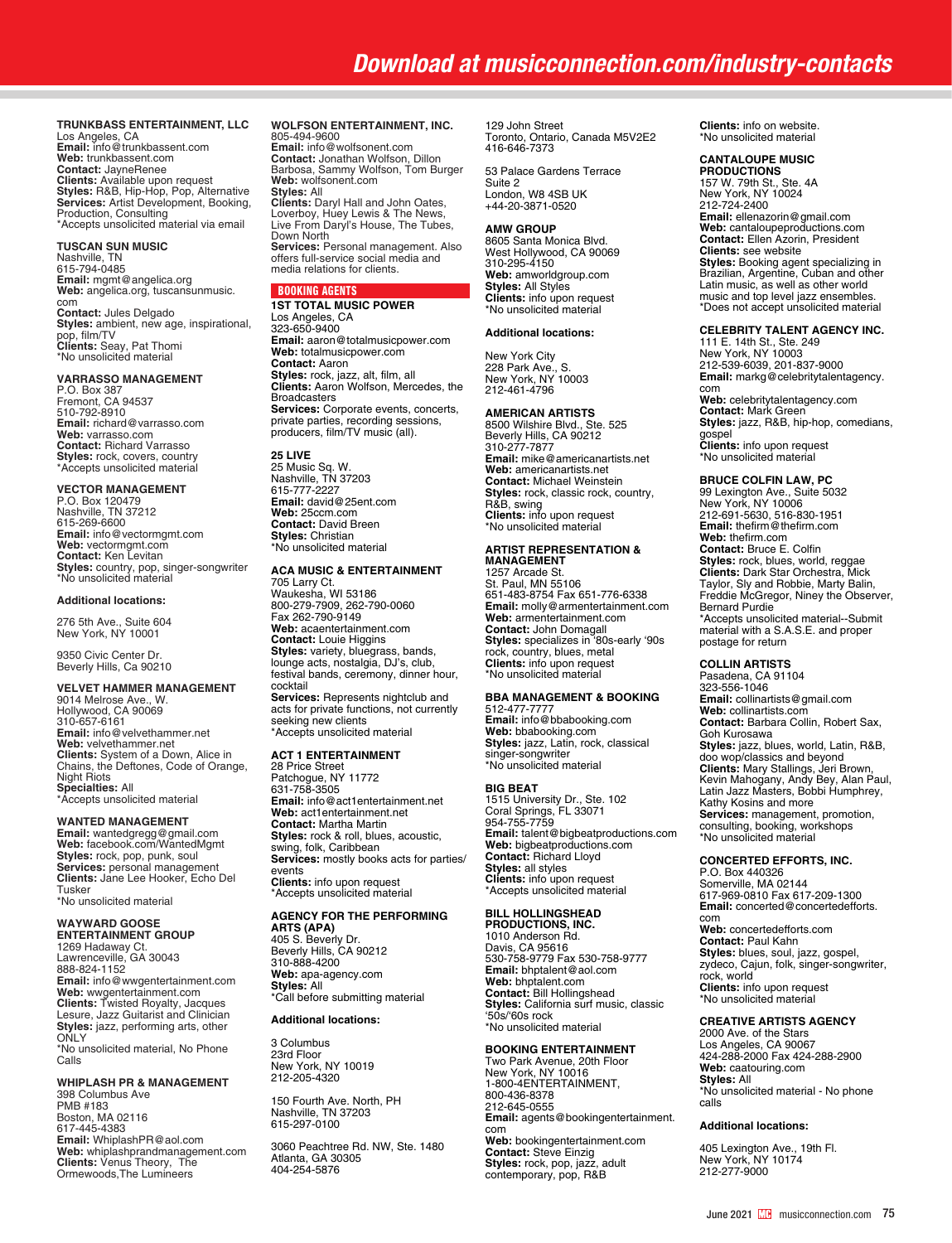401 Commerce St., Penthouse Nashville, TN 37219 615-383-8787

420 Lincoln Rd, Suite 347 Miami Beach, FL 33139 305-538-7535

6075 Poplar Ave. Suite 410 Memphis, TN 3119 901-763-4900

3560 Lenox Road, Suite 1525 Atlanta, GA 30326 404-816-2722

444 N. Michigan Ave., Suite 3540 Chicago, IL 60611 312-242-2700

3652 South Third St., Suite 200 Jacksonville Beach, FL 32250 904-339-0435

London 12 Hammersmith Grove Hammersmith, London W6 7AP U.K.

# **CUMBERLAND MUSIC COLLECTIVE**

529 Snyder Ave Nashville, TN 37209 615-627-2243 **Email:** lee@cmcartist.com **Web:** cmcartists.com/rtists **Styles:** bluegrass, roots, folk, singersongwriter **Clients:** info upon request \*No unsolicited material

# **D. BAILEY MANAGEMENT**

17815 Gunn Hwy Suite 5 Odessa, FL 3<br>813-960-4660 Fax 813-960-4662<br>**Email:** dennis@dbaileymanagement.<br>com, liza@dbaileymanagement.com **Web:** dbaileymanagement.com **Contact:** Dennis Bailey or Liza Saturday **Styles:** pop, R&B, top 40, rock, variety **Clients:** info upon request \*No unsolicited material

## **EAST COAST ENTERTAINMENT**

855-323-4386 **Email:** info@bookece.com **Web:** bookece.com **Styles:** rock, acoustic, classical, latin,<br>jazz, pop, R&B, funk<br>\*No unsolicited material \*\*See website for additional locations

## **ELECTRIC EVENTS CORPORATION**

P.O. Box 280848 Lakewood, CO 80228 303-989-0001 **Email:** info2@electricevents.com **Web:** electricevents.com **Contact:** Michael A. Tolerico **Styles:** pop cover bands only **Clients:** info upon request \*No unsolicited material

# **ENTERTAINMENT SERVICES INTERNATIONAL**

1819 S. Harlan Cir. Lakewood, CO 80232 303-727-1111 **Email:** randy@esientertainment.com **Web:** esientertainment.com **Contact:** Randy Erwin **Styles:** mostly classic rock **Clients:** info upon request \*No unsolicited material

**ENTOURAGE TALENT ASSOCIATES<br>150 W. 28th St., Ste. 1503<br>New York, NY 10001** 212-633-2600 **Email:** info@entouragetalent.com **Web:** entouragetalent.com

**Contact:** Wayne Forte **Styles:** rock, pop, singer-songwriter, jazz **Clients:** info upon request

**FAT CITY ARTISTS**  1906 Chet Atkins Pl., Ste. 502 Nashville, TN 37212 615-320-7678 Fax 615-321-5382 **Web:** fatcityartists.com **Styles:** nostalgia, country, big band,<br>bluegrass, blues, R&B, Cajun, world,<br>folk, funk, gospel, jazz \*No rap or opera<br>**Clients:** info upon request \*No unsolicited material

\*No unsolicited material

**FLEET TEAM BOOKING**<br>Chicago, IL 60608<br>312-455-1350 Fax 774-442-0224 **Email:** scott@fleetteambooking.com **Web:** fleetteambooking.wordpress.com **Contact:** Scott Comeau **Styles:** punk, indie rock, hip-hop **Clients:** info upon request \*No unsolicited material

## **FLEMING ARTISTS, INC.**

PO Box 1568 Ann Arbor, MI 48104 734-995-9066 **Email:** jim@flemingartists.com **Web:** flemingartists.com **Contact:** Jim Fleming **Styles:** rock, pop, singer-songwriter, contemporary roots rock, folk, bluegrass, improv comedy **Clients:** Jeff Daniels, Judy Collins, the Kruger Brothers, Shane Koyczan, Ariel Horowitz, Holly Near

# **GIGSALAD**

2733 E. Battlefield Rd. Box 105 Springfield, MO 65804 866-788-GIGS **Web:** gigsalad.com **Contact:** Mark Steiner, Steve Tetrault **Services:** A marketplace for booking bands, musicians, entertainers, speakers and services for parties, productions and events.

## **Additional locations:**

225 S. Water St. Chandler's Wharf Wilmington, NC

312 E. Olive St. Springfield, MO

### **GORFAINE-SCHWARTZ AGENCY**

4111 W. Alameda Ave., Ste. 509 Burbank, CA 91505 818-260-8500 **Web:** gsamusic.com **Clients:** see our website for client list \*No unsolicited material

# **GREAT AMERICAN TALENT**

P.O. Box 2476 Hendersonville, TN 37077 615-368-7433, 615-957-3444 **Email:** info@eddyraven.com **Web:** eddyraven.com **Styles:** country, Cajun **Clients:** info upon request \*No unsolicited material

# **HARMONY ARTISTS INC.**

3575 Cahuenga Blvd., W., #560 Los Angeles, CA 90068 323-655-5007 **Email:** acrane-ross@harmonyartists. com **Web:** harmonyartists.com **Contact:** Adrienne Crane-Ross

**Styles:** tribute, nostalgia, R&B, Latin, blues, bluegrass, jazz, swing \*No unsolicited material

# **HELLO! BOOKING**

P.O. Box 18717 Minneapolis, MN 55418 651-647-4464 **Web:** hellobooking.com **Contact:** Eric Roberts **Styles:** bluegrass, country, rock, folk, pop, jazz, indie, hip-hop, acoustic, rockabilly **Clients:** info upon request \*Accepts unsolicited material

# **INA DITTKE & ASSOCIATES**

6538 Collins Ave, Suite 295 Miami, FL 33141 305-409-7576 **Email:** ina@inadittke.com **Web:** inadittke.com **Contact:** Ina Dittke **Styles:** jazz, Latin, world **Clients:** info upon request

# **INDIE MUSIC CONSULTING GROUP** Indie Artist & Label Publicity, Marketing

& Consulting 888-253-4464 **Web:** indiemusicconsultant.com "Voting Member the Recording **Academy** 

# **INTERNATIONAL CREATIVE MANAGEMENT (ICM)**

10250 Constellation Blvd. Los Angeles, CA 90067 310-550-4000 **Web:** icmtalent.com **Styles:** All \*No unsolicited material

# **Additional locations:**

65 E 55th St. New York, NY 10022 212-556-5600 1500 K Street NW Washington, DC 20005 202-919-2100

# **MARLBOROUGH HOUSE**

16 Great Chapel St. London, W1F 8FL England +44.208 004 5315

# **IN TOUCH ENTERTAINMENT**

309 West 55th Street New York, NY 10019 212-235-7015 **Email:** info@intouchent.com **Web:** intouchent.com **Contact:** Charles Carlini **Styles:** All Styles **Clients:** Irene Cara, Michael Carvin, David Chesky, Eumir Deodato,<br>Michael Sembello, Ron Sunshine,<br>Tito Rodriguez, jr., George Mraz,<br>Airto Moreira, Kenia, Tony Middleton, Elisha Abas, Sarah Hayes, Guinga, Brian Auger, Mamma Freedom, Eddie Jobson \*Accepts unsolicited material - via SonicBids only

**JEFF ROBERTS & ASSOCIATES** 174 Saundersville Rd., Ste. 702 Hendersonville, TN 37075 615-859-7040 **Web:** jeffroberts.com **Contact:** Jeff Roberts **Clients:** info upon request \*No unsolicited material

**LIVE NATION**  Beverly Hills, CA 800-653-8000 **Web:** livenation.com **Styles:** All Styles **Services:** producing, marketing and selling live concerts for artists

**LUTHER WOLF, LLC** P.O. Box 162078 Austin, TX 78716-2078 512-448-3065 **Web:** lutherwolf.com **Email:** info@lutherwolf.com **Contact:** Wayne Nagel **Styles:** rock, blues **Clients:** info upon request \*No unsolicited material

# **MARSJAZZ BOOKING AGENCY**

1006 Ashby Pl. Charlottesville, VA 22901 434-979-6374 **Email:** reggie@marsjazz.com **Web:** marsjazz.com **Contact:** Reggie Marshall **Styles:** jazz **Clients:** info upon request \*No unsolicited material

### **MAULDIN BRAND AGENCY**

1280 W. Peachtree St., Ste. 300 Atlanta, GA 30309 404-733-5511 **Email:** info@mauldinbrand.com **Web:** facebook.com/mauldinbrand **Styles:** urban, pop, hip-hop, R&B **Clients:** info upon request \*No unsolicited material

# **MAURICE MONTOYA MUSIC AGENCY**

11 Island Ave., Ste. 1711 Miami, FL 33139 305-763-8961, 212-229-9160 **Email:** info@mmmusicagency.com **Web:** mmmusicagency.com **Contact:** Maurice Orlando Montoya **Styles:** jazz, Afro-Cuban, Brazilian, contemporary/pop **Clients:** info upon request \*No unsolicited material

### **M.O.B. AGENCY**

6404 Wilshire Blvd., Ste. 505 Los Angeles, CA 90048 323-653-0427 **Email:** mitch@mobagency.com **Web:** mobagency.com **Contact:** Mitch Okmin **Styles:** rock, alt. **Clients:** info upon request \*No unsolicited material

## **MONQUI EVENTS**

P.O. Box 5908 Portland, OR 97228 503-223-5960 **Email:** monquipresents@gmail.com **Web:** monqui.com **Styles:** alt., rock, indie rock, pop, country \*No unsolicited material

# **MUSIC CITY ARTISTS**

7104 Peach Ct. Brentwood, TN 37027 615-915-2641 **Email:** cray@musiccityartists.com **Web:** musiccityartists.com **Contact:** Charles Ray, President/Agent Styles: AC, country, oldies, musicals, tribute, comedy, music **Clients:** info upon request \*No unsolicited material

# **MUSIC GROUP ENTERTAINMENT,**

**LLC**  Las Vegas, NV Celebrity Booking Agency 300 Available Acts 404-822-4138, 877-472-4399 **Email:** Mya@musicgroupworldwide. com **Web:** facebook.com/ musicgroupworldwide **Contact:** Mya Richardson **Styles:** neo soul, R&B, pop, rock, country, jazz, alt, dance, reggae, calypso, dance hall, comedy actors \*No unsolicited material, not accepting hip-hop demos